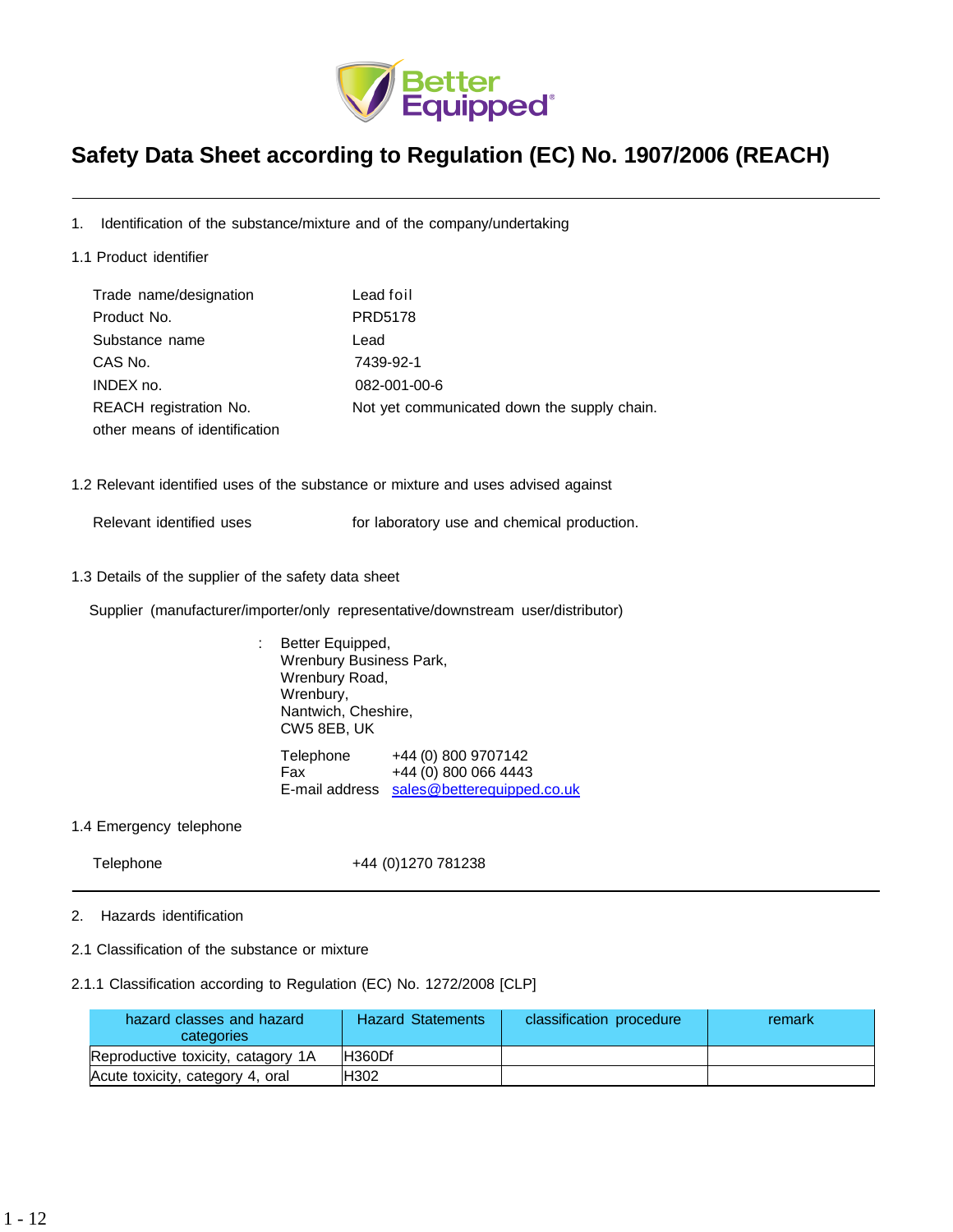| Acute toxicity, category 4, inhalation | <b>H332</b> |  |
|----------------------------------------|-------------|--|
| Specific target organ toxicity         | <b>H373</b> |  |
| (repeated exposure), category 2        |             |  |
| Hazardous to the aguatic               | <b>H410</b> |  |
| environment, chronic, category 1       |             |  |

# 2.1.2 Classification according to Directive 67/548/EEC or 1999/45/EC

| Hazard symbols: | R-phrases  |
|-----------------|------------|
|                 | <b>R61</b> |
| <b>Xn</b>       | R20/22     |
|                 | R33        |
| Xn              | <b>R62</b> |
| N               | R50/53     |

## 2.2 Label elements

2.2.1 Labelling according to Regulation (EC) No. 1272/2008 [CLP]



Signal word **Danger** Danger

#### Hazard Statements

| <b>H360df</b> | May damage the unborn child. Suspected of damaging fertility. |
|---------------|---------------------------------------------------------------|
| H302+H332     | Harmful if swallowed or if inhaled.                           |
| H373          | May cause damage to organs.                                   |
| H410          | Very toxic to aquatic life with long lasting effects.         |

## Precautionary statements

| P <sub>201</sub> | Obtain special instructions before use.                                                             |
|------------------|-----------------------------------------------------------------------------------------------------|
| P281             | Use personal protective equipment as required.                                                      |
| P273             | Avoid release to the environment.                                                                   |
| P304+P340        | IF INHALED: Remove victim to fresh air and keep at rest in a position<br>comfortable for breathing. |
| P309+P311        | IF exposed or if you feel unwell: Call a POISON CENTER or doctor/physician.                         |

# 2.2.2 Labelling (67/548/EEC or 1999/45/EC)

Hazard symbols:

T, N

R-phrases

| $\cdots$ p. a a $\cdots$ |                                                                                                     |
|--------------------------|-----------------------------------------------------------------------------------------------------|
| R61                      | May cause harm to the unborn child.                                                                 |
| R20/22                   | Harmful by inhalation and if swallowed.                                                             |
| R33                      | Danger of cumulative effects.                                                                       |
| R62                      | Possible risk of impaired fertility.                                                                |
| R50/53                   | Very toxic to aquatic organisms, may cause long-term adverse effects in the<br>aquatic environment. |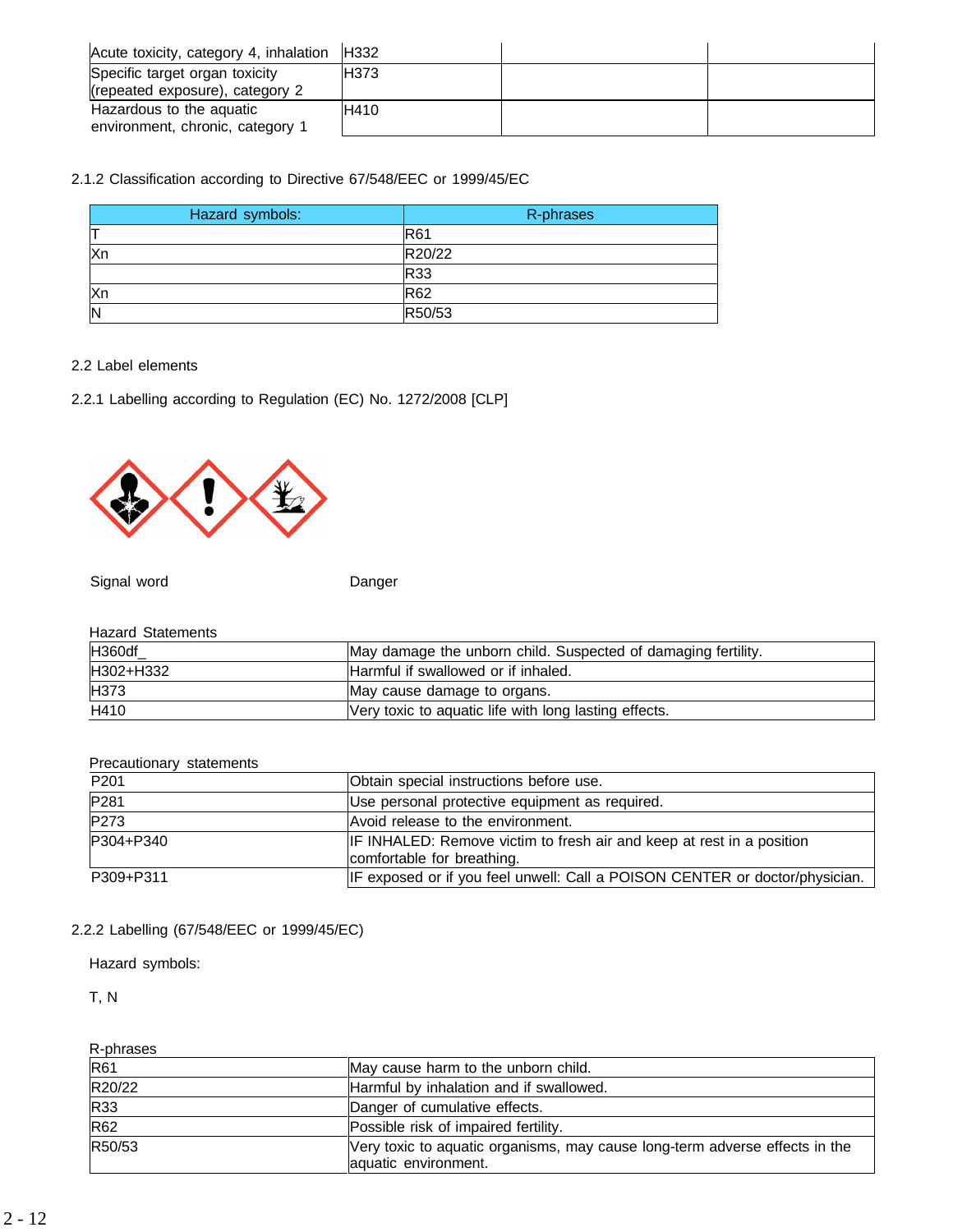| S-phrases  |                                                                                                                |
|------------|----------------------------------------------------------------------------------------------------------------|
| <b>S53</b> | Avoid exposure - obtain special instructions before use.                                                       |
| S45        | In case of accident or if you feel unwell, seek medical advice immediately<br>(show the label where possible). |
| <b>S60</b> | This material and its container must be disposed of as hazardous waste.                                        |
| <b>S61</b> | Avoid release to the environment. Refer to special instructions/safety data<br>sheets.                         |

#### 2.3 Other hazards

SVHC No. 2006. In the set of the set of the set of the set of the set of the set of the set of the set of the set of the set of the set of the set of the set of the set of the set of the set of the set of the set of the se

## 3. Composition/ Information on ingredients

| Molecular formula        | Ph           |
|--------------------------|--------------|
| Molecular weight (g/mol) | 207.2 g/mol  |
| CAS No.                  | 7439-92-1    |
| EC No                    | 231-100-4    |
| INDEX no.                | 082-001-00-6 |

#### 4. First-aid measures

#### 4.1 General information

IF exposed or if you feel unwell: Call a POISON CENTER or doctor/physician. If unconscious place in recovery position and seek medical advice. Never give anything by mouth to an unconscious person or a person with cramps. Change contaminated, saturated clothing. Do not leave affected person unattended.

#### 4.2 After inhalation

Call a POISON CENTER or doctor/physician. Remove casualty to fresh air and keep warm and at rest. If breathing is irregular or stopped, administer artificial respiration.

#### 4.3 In case of skin contact

After contact with skin, wash immediately with plenty of water and soap. Remove contaminated, saturated clothing immediately. In case of skin reactions, consult a physician.

#### 4.4 After eye contact

In case of contact with eyes flush immediately with plenty of flowing water for 10 to 15 minutes holding eyelids apart and consult an ophthalmologist. Protect uninjured eye. Remove contact lenses, if present and easy to do. Continue rinsing.

#### 4.5 After ingestion

If accidentally swallowed rinse the mouth with plenty of water (only if the person is conscious) and obtain immediate medical attention. Do not induce vomiting. Give nothing to eat or drink.

4.6 Self-protection of the first aider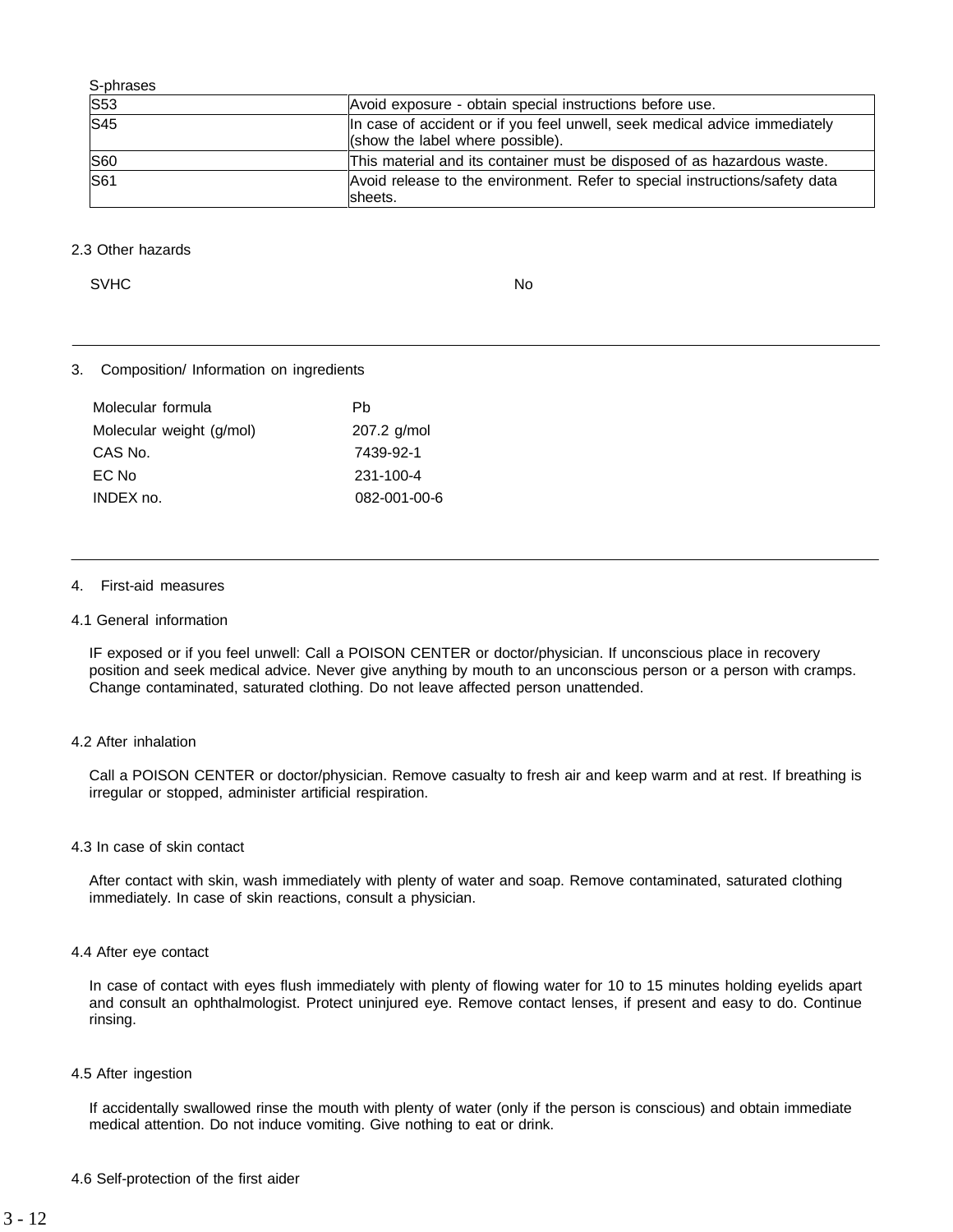### 4.7 Information to physician:

| Symptoms  | No data available |
|-----------|-------------------|
| Hazards   | No data available |
| Treatment | No data available |

#### 5. Firefighting measures

#### 5.1 Suitable extinguishing media

The product itself does not burn. Co-ordinate fire-fighting measures to the fire surroundings.

5.2 Extinguishing media which must not be used for safety reasons:

no restriction

5.3 Special hazards arising from the substance or mixture

In case of fire may be liberated: Phosphorus oxides Sulphur oxides

5.4 Advice for firefighters

DO NOT fight fire when fire reaches explosives. In case of fire: Wear self-contained breathing apparatus.

#### 5.5 Additional information

Do not allow run-off from fire-fighting to enter drains or water courses. Do not inhale explosion and combustion gases. Use caution when applying carbon dioxide in confined spaces. Carbon dioxide can displace oxygen. Use water spray jet to protect personnel and to cool endangered containers.

#### 6. Accidental release measures

#### 6.1 Personal precautions, protective equipment and emergency procedures

Avoid generation of dust. Do not breathe dust. Provide adequate ventilation. Use personal protection equipment. In case of major fire and large quantities: Remove persons to safety.

#### 6.2 Environmental precautions

Do not allow to enter into surface water or drains. Make sure spills can be contained, e.g. in sump pallets or kerbed areas. Discharge into the environment must be avoided.

6.3 Methods and material for containment and cleaning up

Spilled product must never be returned to the original container for recycling. Take up dust-free and set down dustfree. Collect in closed and suitable containers for disposal.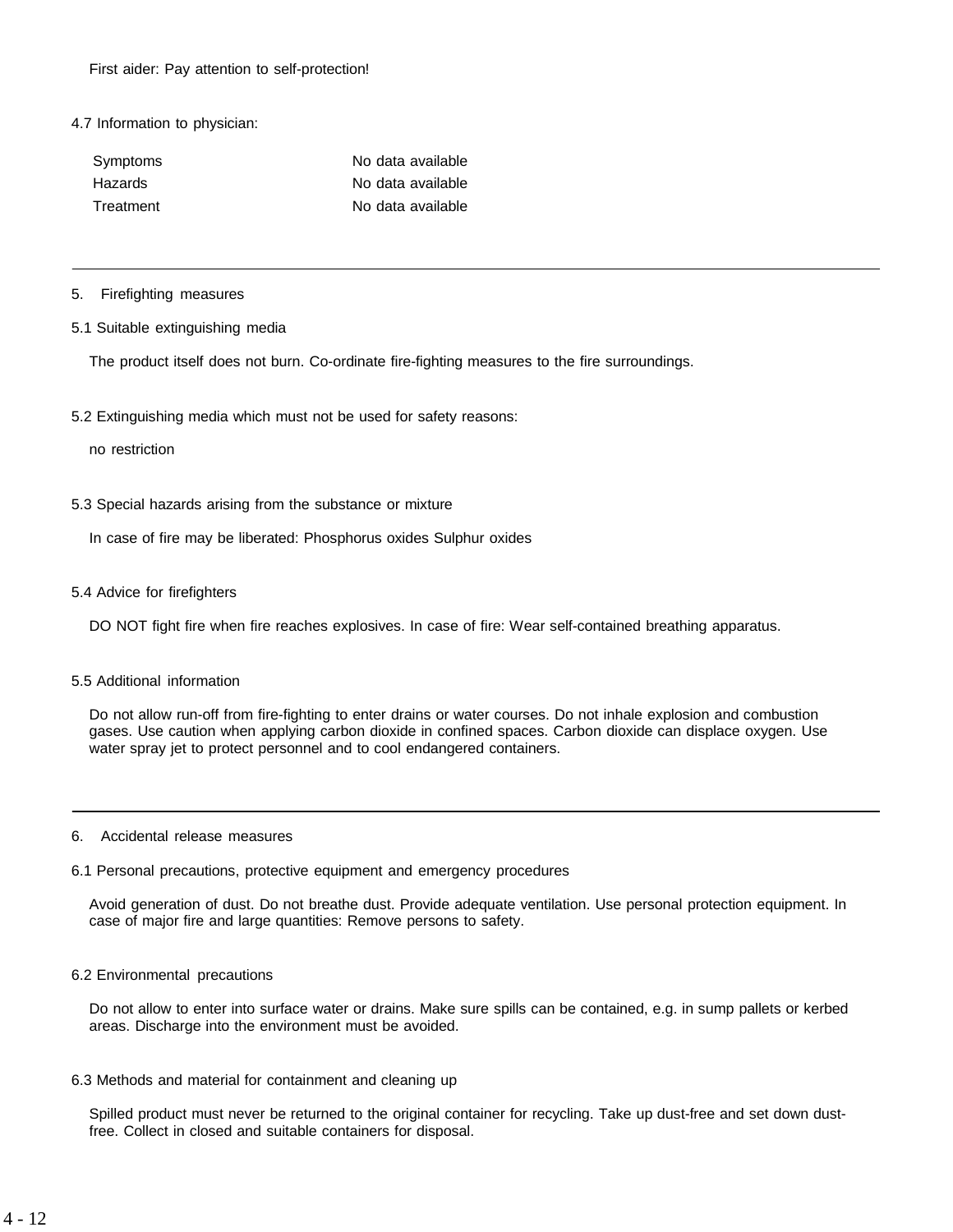#### 6.4 Additional information

Clear spills immediately.

#### 7. Handling and storage

7.1 Precautions for safe handling

Avoid exposure - obtain special instructions before use. Avoid: Inhalation. Avoid contact with skin and eyes. Provide adequate ventilation as well as local exhaustion at critical locations. Usual measures for fire prevention. Protect from moisture.

#### 7.2 Conditions for safe storage, including any incompatibilities

storage temperature 15-25°C

Keep container tightly closed in a cool, well-ventilated place.

#### 7.3 Specific end use(s)

No data available

#### 8. Exposure controls / Personal protection

#### 8.1 Control parameters

Does not contain substances above concentration limits fixing an occupational exposure limit.

#### 8.2 Appropriate engineering controls

Technical measures and the application of suitable work processes have priority over personal protection equipment. If handled uncovered, arrangements with local exhaust ventilation have to be used.

#### 8.3 Personal protective equipment

Wear suitable protective clothing. When handling with chemical substances, protective clothing with CE-labels including the four control digits must be worn.

8.3.1 Eye / face protection

Eye glasses with side protection DIN-/EN-Norms: DIN EN 166

8.3.2 Skin protection

When handling with chemical substances, protective gloves must be worn with the CE-label including the four control digits. Recommended glove articles DIN-/EN-Norms: DIN EN 374 In the case of wanting to use the gloves again, clean them before taking off and air them well.

By short-term hand contact Suitable material: NBR (Nitrile rubber)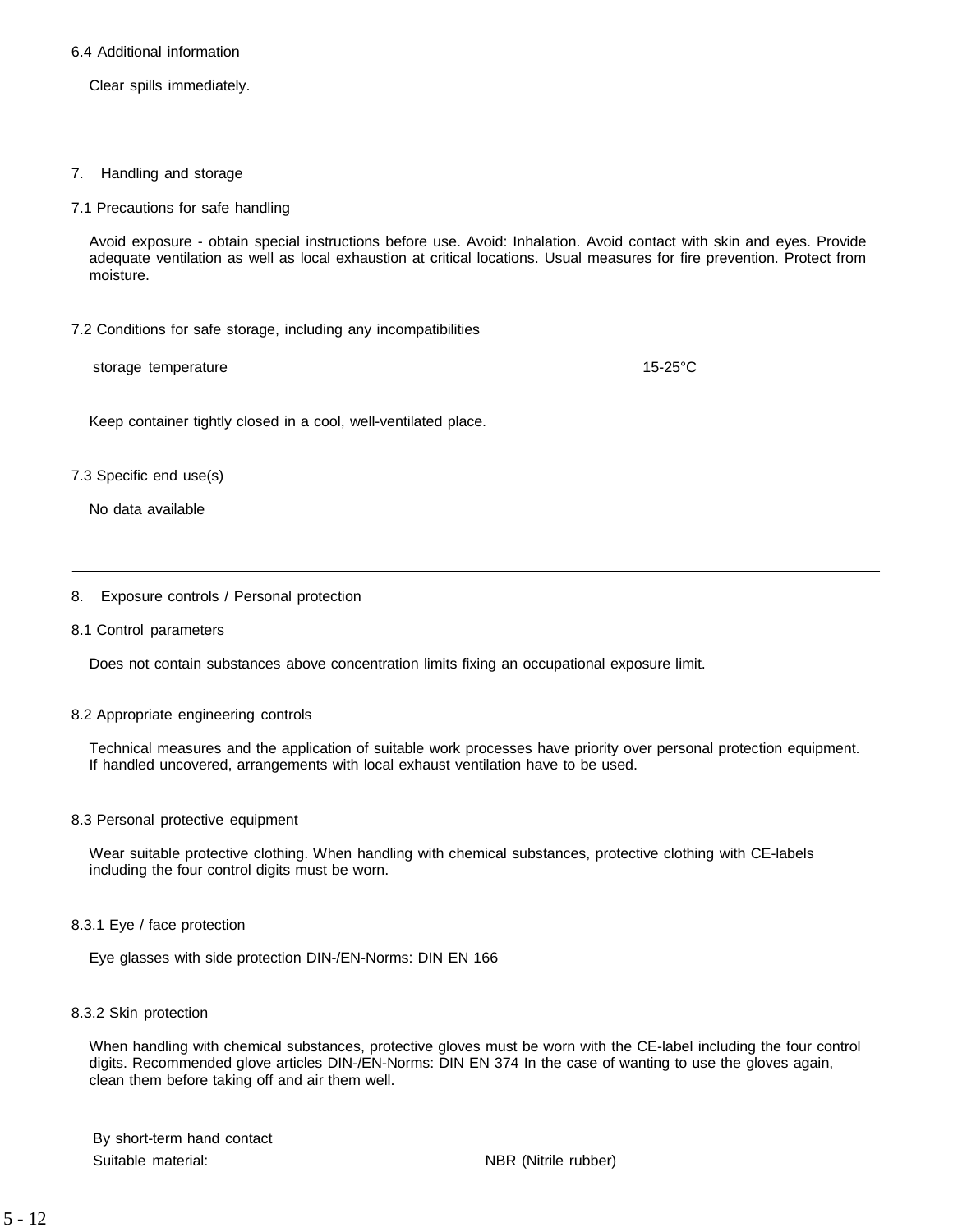| Thickness of the glove material          | $0.12 \, \text{mm}$     |
|------------------------------------------|-------------------------|
| Breakthrough time (maximum wearing time) | $>480$ min              |
| Recommended glove articles               | VWR 112-0998            |
|                                          |                         |
| By long-term hand contact                |                         |
| Suitable material:                       | NBR (Nitrile rubber)    |
| Thickness of the glove material          | $0.38$ mm               |
| Breakthrough time (maximum wearing time) | >480 min                |
| Recommended glove articles               | VWR 112-3717 / 112-1381 |

#### 8.3.3 Protective clothing

Wash hands before breaks and after work. Avoid contact with skin and eyes. When using do not eat, drink or smoke. Provide eye shower and label its location conspicuously.

## 8.3.4 Respiratory protection

Respiratory protection necessary at: aerosol or mist formation

| Suitable respiratory protection apparatus: | Filtering Half-face mask (DIN EN 149) |
|--------------------------------------------|---------------------------------------|
| Recommendation                             | VWR 111-0451                          |
| Suitable material:                         | P3                                    |
| Recommendation                             | No data available                     |

## 8.4 Additional information

Wash hands before breaks and after work. Avoid contact with skin and eyes. When using do not eat, drink or smoke. Provide eye shower and label its location conspicuously.

# 9. Physical and chemical properties

9.1 Information on basic physical and chemical properties

| (a) Appearance<br>Physical state<br>Colour                                                                                                                                                                                  | solid<br>grey                                                                                                       |
|-----------------------------------------------------------------------------------------------------------------------------------------------------------------------------------------------------------------------------|---------------------------------------------------------------------------------------------------------------------|
| (b) Odour<br>(c) Odour threshold                                                                                                                                                                                            | No data available<br>No data available                                                                              |
| Safety relevant basic data                                                                                                                                                                                                  |                                                                                                                     |
| $(d)$ pH<br>(e) Melting point/freezing point<br>(f) Initial boiling point and boiling range<br>(g) Flash point<br>(h) Evaporation rate<br>(i) Flammability (solid, gas)<br>(j) Upper/lower flammability or explosive limits | No data available<br>$327^\circ C$<br>1740°C (1013 hPa)<br>No data available<br>No data available<br>not applicable |
| Lower explosion limit (Vol-%)<br>Upper explosion limit (Vol-%)<br>(k) Vapour pressure<br>(I) Vapour density                                                                                                                 | No data available<br>No data available<br>No data available<br>No data available                                    |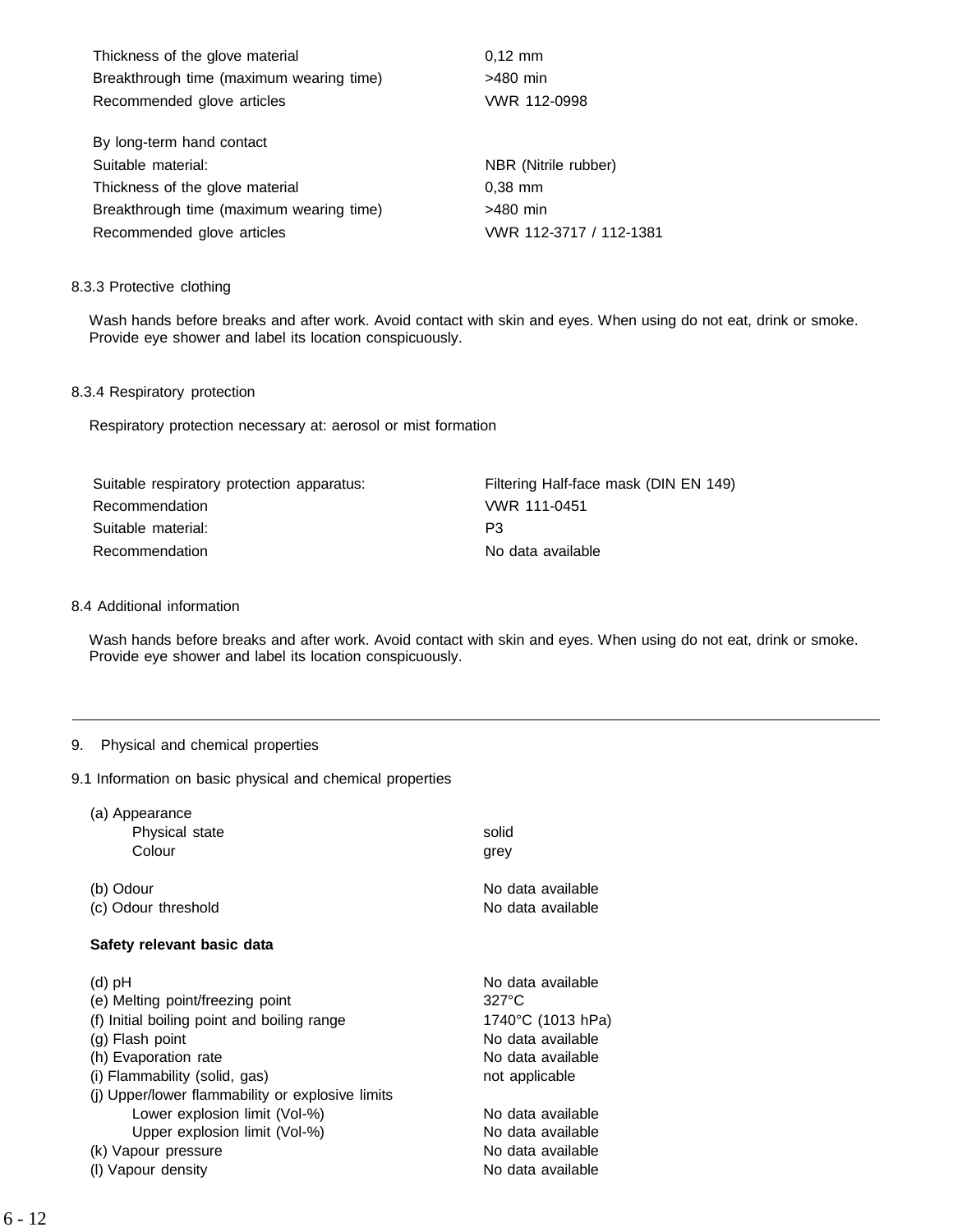| (m) Relative density                       | 11.3437 g/cm <sup>3</sup> (20 $^{\circ}$ C) |
|--------------------------------------------|---------------------------------------------|
| (n) Solubility(ies)                        |                                             |
| Water solubility (g/l)                     | insoluble                                   |
| at °C:                                     | 20                                          |
| Soluble (g/l) in                           | No data available                           |
| (o) Partition coefficient: n-octanol/water | No data available                           |
| (p) Auto-ignition temperature              | No data available                           |
| (q) Decomposition temperature              | No data available                           |
| (r) Viscosity                              |                                             |
| Kinematic viscosity                        | No data available                           |
| Dynamic viscosity                          | No data available                           |
| (s) Explosive properties                   | not applicable                              |
| (t) Oxidising properties                   | not applicable                              |
|                                            |                                             |
|                                            |                                             |
| 9.2 Other information                      |                                             |
| Bulk density                               | No data available                           |
| refraction index                           | No data available                           |
| dissociation constant                      | No data available                           |
| Surface tension                            | No data available                           |
| Henry constant                             | No data available                           |
|                                            |                                             |
|                                            |                                             |

- 10. Stability and reactivity
- 10.1 Reactivity

No data available

10.2 Chemical stability

No data available

10.3 Possibility of hazardous reactions

No data available

10.4 Conditions to avoid

No data available

10.5 Incompatible materials

No data available

10.6 Hazardous decomposition products

No data available

10.7 Additional information

No data available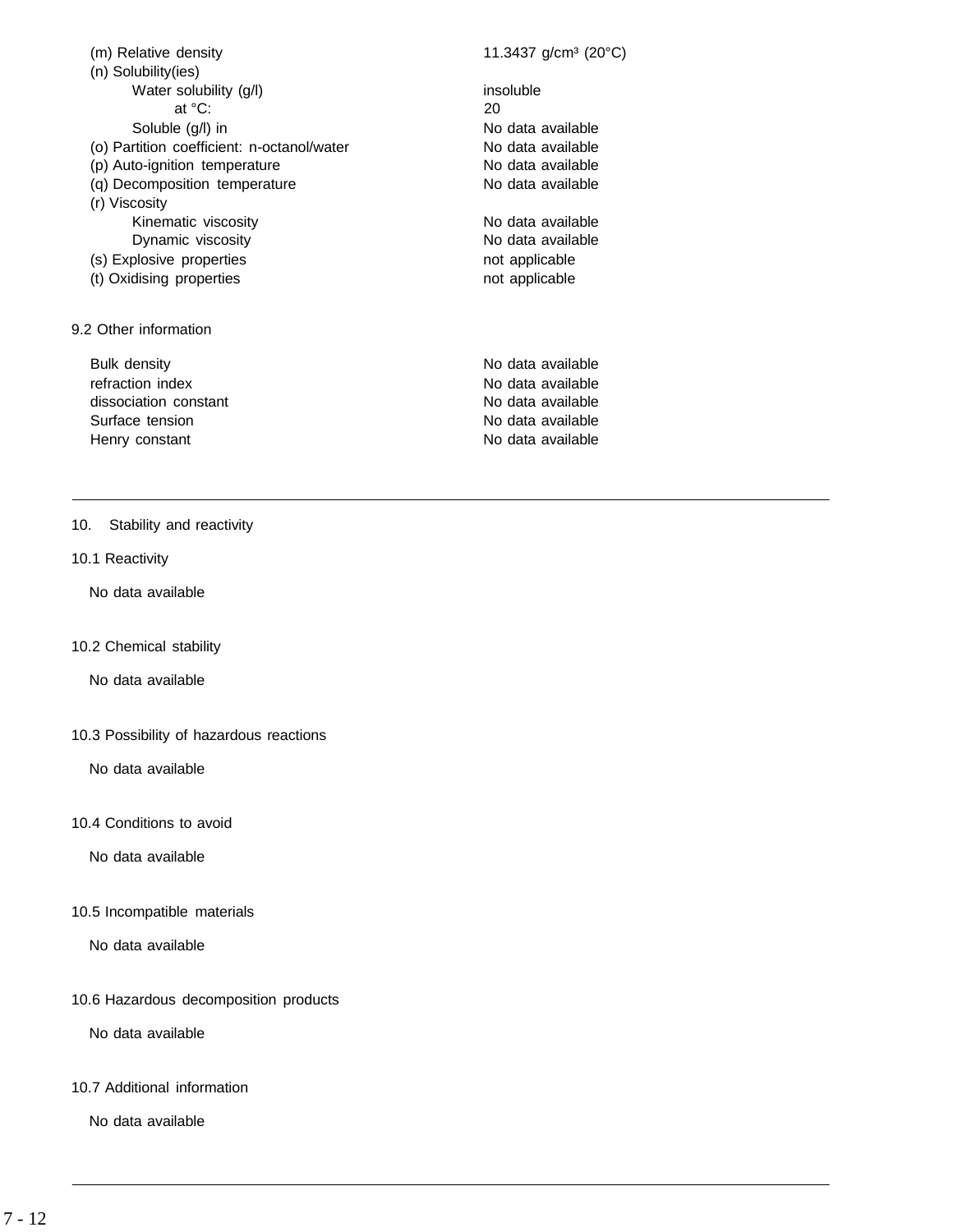# 11. Toxicological information

# 11.1 Information on toxicological effects

# **Acute effects**

| Acute oral toxicity                             |                                      |
|-------------------------------------------------|--------------------------------------|
| Effective dose                                  | No data available                    |
| species:                                        | No data available                    |
| Exposure time                                   |                                      |
| remark                                          |                                      |
| source                                          |                                      |
|                                                 |                                      |
| Acute dermal toxicity                           |                                      |
| Effective dose                                  | No data available                    |
| species:                                        | No data available                    |
| Exposure time                                   |                                      |
| remark                                          |                                      |
| source                                          |                                      |
|                                                 |                                      |
| Acute inhalation toxicity                       |                                      |
| Effective dose                                  | No data available                    |
| species:                                        | No data available                    |
| Exposure time                                   |                                      |
| remark                                          |                                      |
| source                                          |                                      |
|                                                 |                                      |
| Irritant and corrosive effects                  |                                      |
|                                                 |                                      |
| Primary irritation to the skin                  |                                      |
| Exposure time                                   |                                      |
| species:<br>Result                              |                                      |
|                                                 |                                      |
| Irritation to eyes                              |                                      |
| Exposure time                                   |                                      |
| species:                                        |                                      |
| Result                                          |                                      |
|                                                 |                                      |
| Irritation to respiratory tract                 |                                      |
| Exposure time                                   |                                      |
| species:                                        |                                      |
| Result                                          |                                      |
|                                                 |                                      |
| <b>Sensitisation</b><br>In case of skin contact |                                      |
| After inhalation                                | not sensitising.<br>not sensitising. |

**Specific target organ toxicity (single exposure)**

# 8 - 12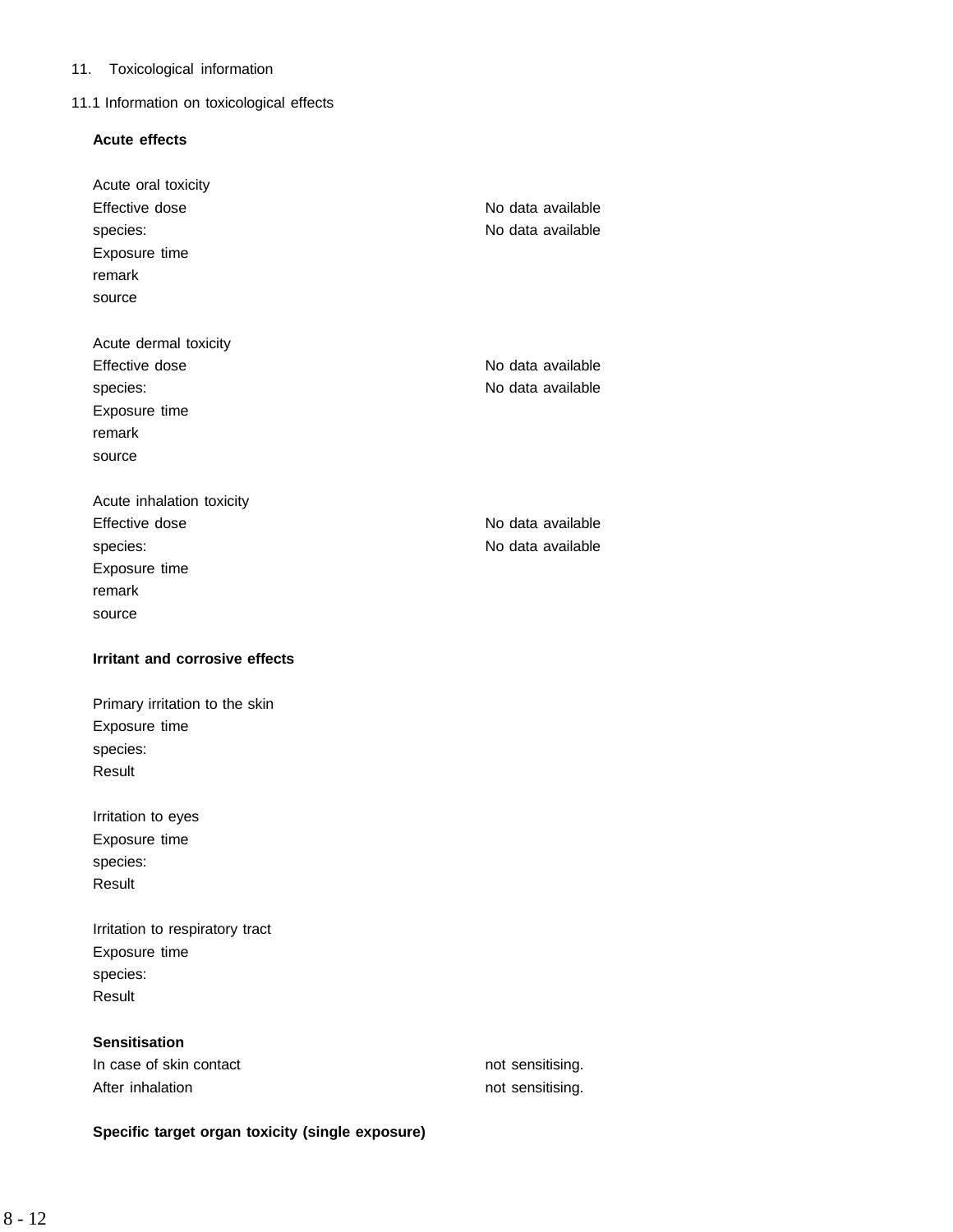not relevant

## **Specific target organ toxicity (repeated exposure)**

May cause damage to organs.

## **CMR effects (carcinogenicity, mutagenicity and toxicity for reproduction)**

#### **Carcinogenicity**

No indication of human carcinogenicity.

#### **Germ cell mutagenicity/Genotoxicity**

No indications of human germ cell mutagenicity exist.

#### **Reproductive toxicity**

May damage the unborn child. Suspected of damaging fertility.

#### **Aspiration hazard**

not relevant

#### 11.2 Other adverse effects

No data available

#### 11.3 Additional information

No data available

## 12. Ecological information

#### 12.1 Ecotoxicity

species: Exposure time

| Acute (short-term) fish toxicity  |                   |
|-----------------------------------|-------------------|
| LC50:                             | No data available |
| EC <sub>50</sub>                  |                   |
| species:                          |                   |
| Exposure time                     |                   |
|                                   |                   |
| Chronic (long-term) fish toxicity |                   |
| LC50:                             | No data available |
| EC50                              |                   |

**Acute (short-term) daphnia toxicity**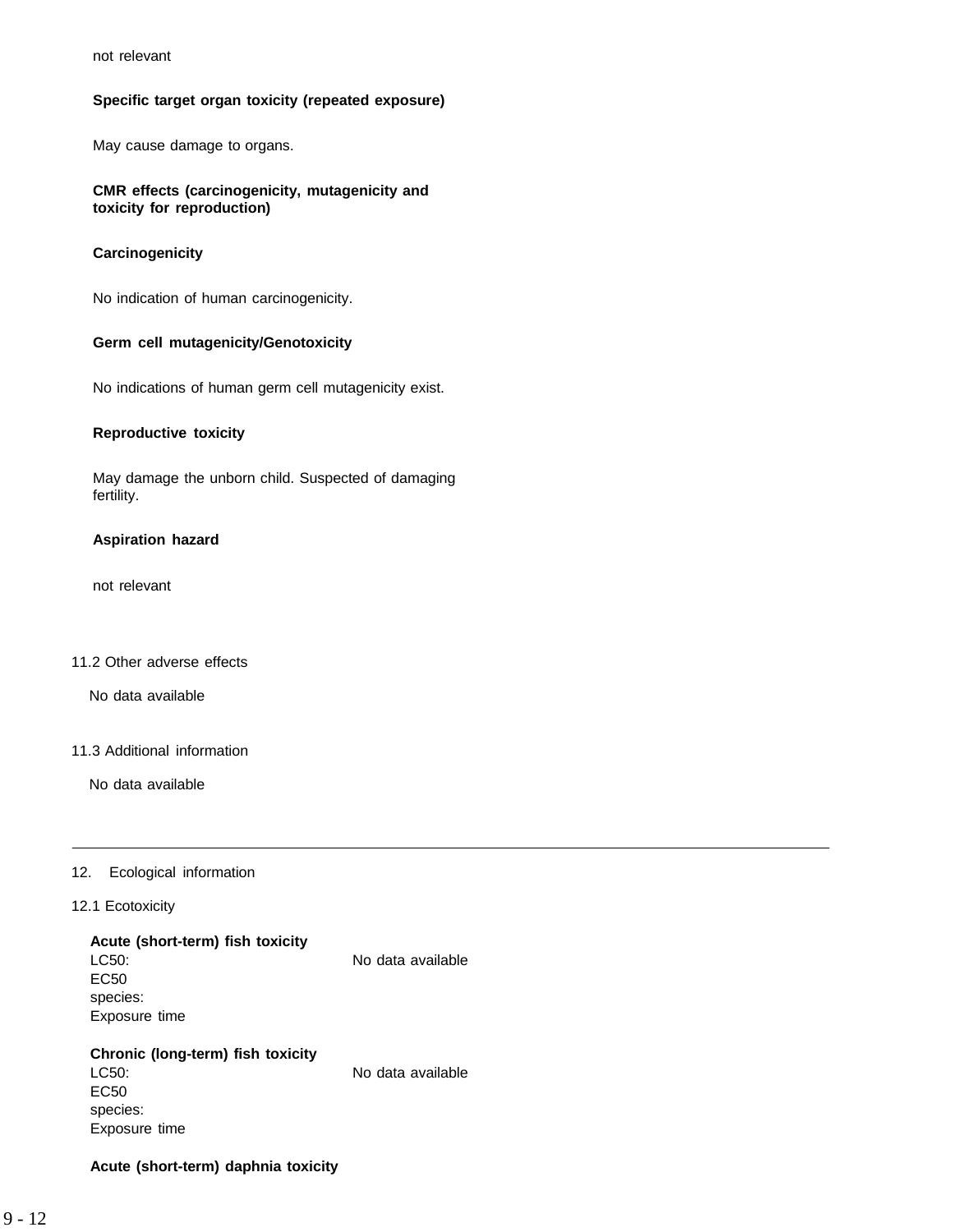| LC50:<br><b>EC50</b><br>species:<br>Exposure time                                         | No data available |                   |
|-------------------------------------------------------------------------------------------|-------------------|-------------------|
| Chronic (long-term) daphnia toxicity<br>LC50:<br><b>EC50</b><br>species:<br>Exposure time | No data available |                   |
| Acute (short-term) algae toxicity<br>LC50:<br><b>EC50</b><br>species:<br>Exposure time    | No data available |                   |
| Chronic (long-term) algae toxicity<br>LC50:<br><b>EC50</b><br>species:<br>Exposure time   | No data available |                   |
| 12.2 Persistence and degradability                                                        |                   |                   |
| No data available                                                                         |                   |                   |
| 12.3 Bioaccumulative potential                                                            |                   |                   |
| (o) Partition coefficient: n-octanol/water                                                |                   | No data available |
| 12.4 Mobility in soil                                                                     |                   |                   |
| No data available                                                                         |                   |                   |
| 12.5 Results of PBT assessment                                                            |                   |                   |
| No data available                                                                         |                   |                   |
| 12.6 Other adverse effects<br>No data available                                           |                   |                   |
| Disposal considerations<br>13.                                                            |                   |                   |

13.1 Waste treatment methods

# **Appropriate disposal / Product**

Dispose according to legislation. Consult the appropriate local waste disposal expert about waste disposal. Send to a hazardous waste incinerator facility under observation of official regulations.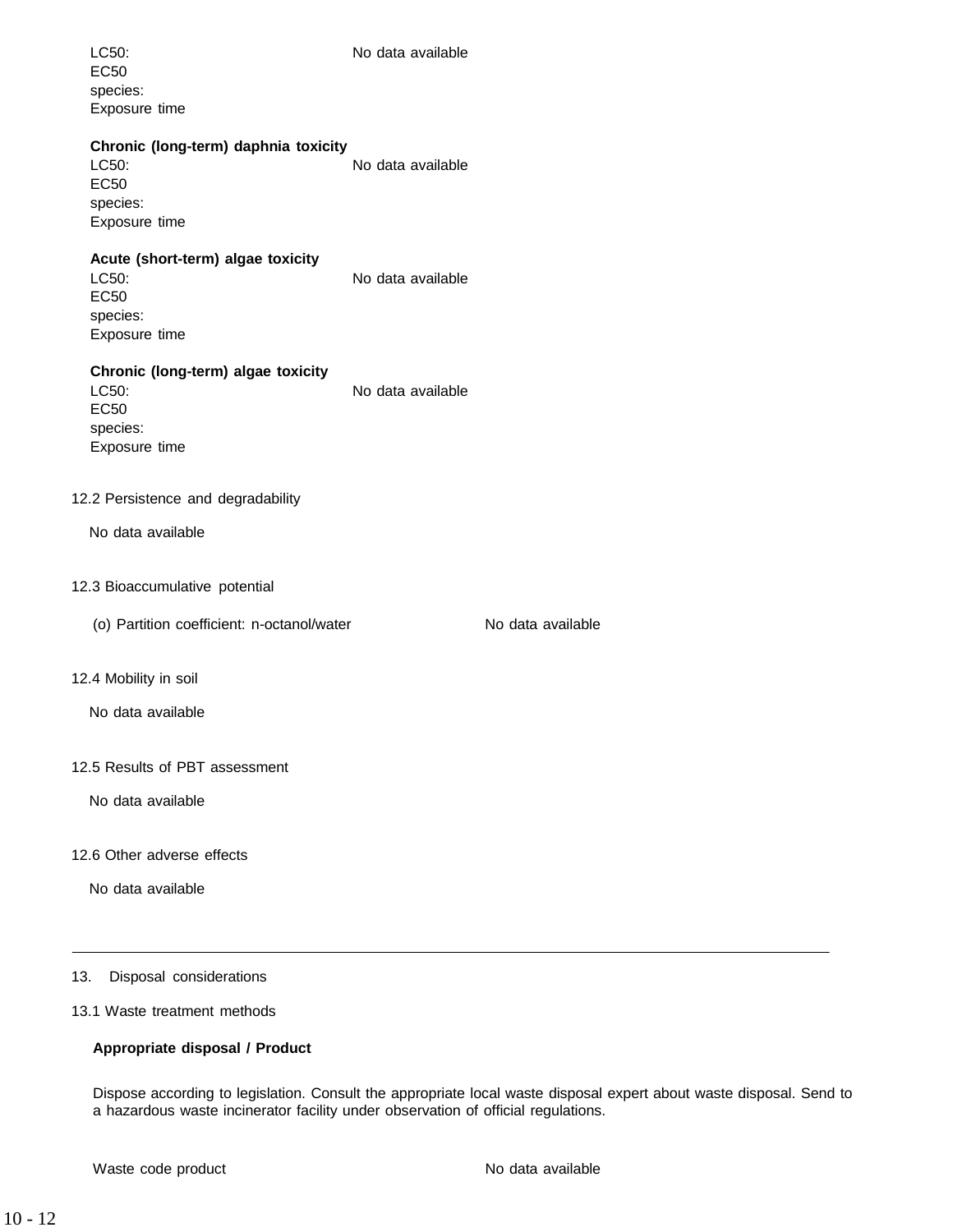#### 13.2 Additional information

No data available

## 14. Transport information

## 14.1 Land transport (ADR/RID)

| UN-No.               | No data available |
|----------------------|-------------------|
| Proper Shipping Name | No data available |
| Class(es)            | No data available |
| Classification code: | No data available |
| Packing group        | No data available |
| Hazard label(s)      | No data available |

## 14.2 Sea transport (IMDG)

| UN-No.               | No data available |
|----------------------|-------------------|
| Proper Shipping Name | No data available |
| Class(es)            | No data available |
| Classification code: | No data available |
| Packing group        | No data available |
| Marine pollutant     |                   |
| Segregation group    |                   |

## 14.3 Air transport (ICAO-TI / IATA-DGR)

| UN-No.               | No data available |
|----------------------|-------------------|
| Proper Shipping Name | No data available |
| Class(es)            | No data available |
| Classification code: | No data available |
| Packing group        | No data available |

## 14.4 Additional information

No data available

# 15. Regulatory information

15.1 Safety, health and environmental regulations/legislation specific for the substance or mixture

Water hazard class (WGK) 0